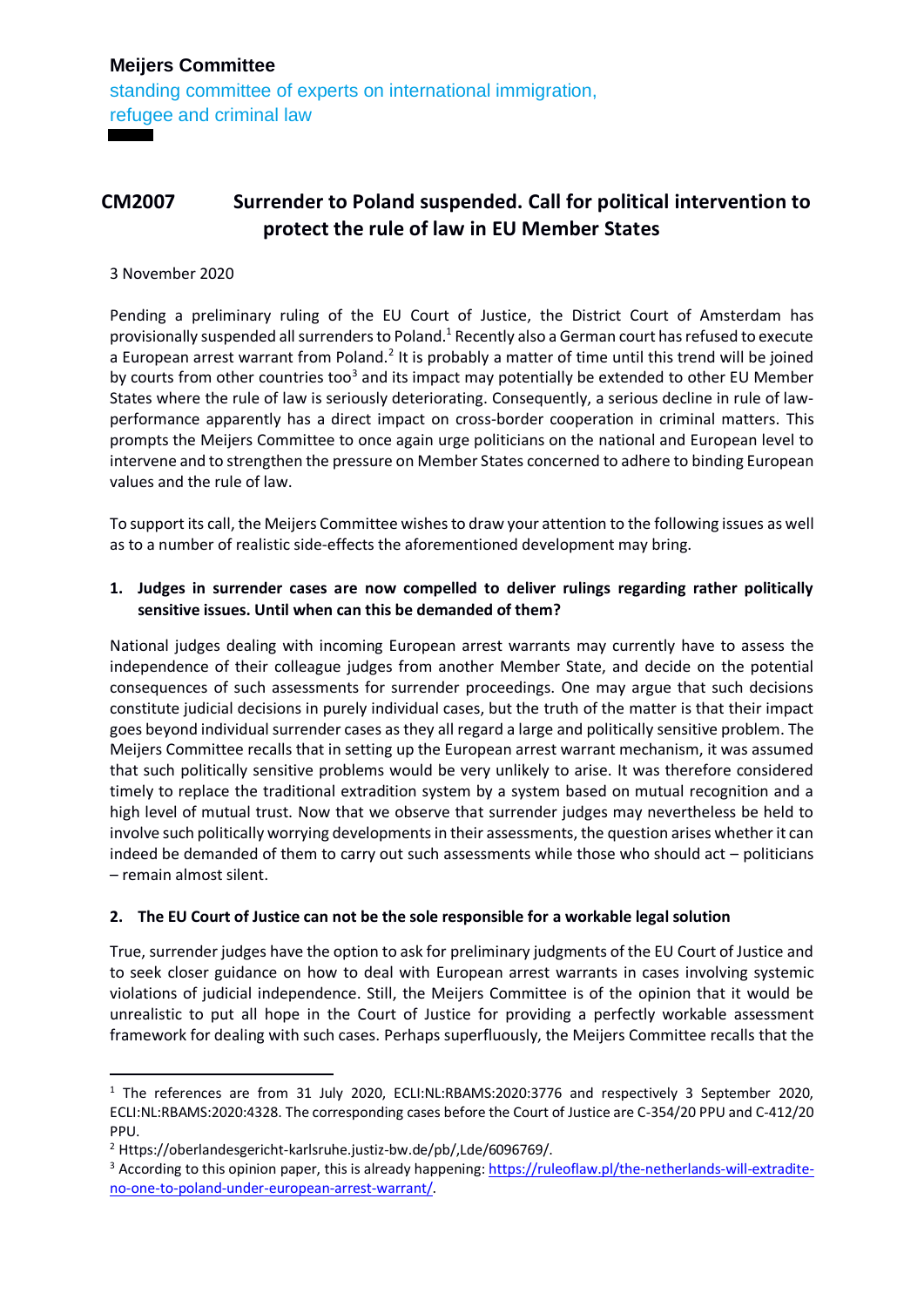## **Meijers Committee**

standing committee of experts on international immigration, refugee and criminal law

Court of Justice'smandate in preliminary proceedings is to interpret EU law not only in light of a specific legal instrument (such as the Framework Decision on the European arrest warrant), but also with a view to much broader binding objectives of European integration. In this regard, it must be mentioned that the principle of mutual recognition applies in a variety of policy areas, and rulings of the Court in the area of cross-border criminal justice cooperation may therefore have implications for such other policy areas. It is therefore considered not very likely that the Court will in the shorter term significantly deviate from its current line of case-law on matters of rights protection in surrender proceedings.

#### **3. Large-scale suspension of surrender may hinder the rehabilitation of convicts**

The Meijers Committee further wishes to stress that there is more at stake in surrender proceedings than solely whether suspected and convicted persons can decently be transferred to the issuing Member State. True as it may be that executing Member States will currently have to focus on that question (then, systemic attacks on judicial independence are indeed a major problem), it is still a fact that the European arrest warrant mechanism also intends to serve several other interests worthy of consideration and protection. Large-scale suspension of surrender, however justified, bears the risk to seriously compromise those other interests. This particularly holds true for the principle of rehabilitation. After all, the inability to surrender may logically encourage an executing Member State to consider prosecuting the alleged crimes within their own jurisdiction, or to execute the sanctions imposed in the issuing Member State. Such may serve the wish to prevent impunity, but the Meijers Committee underscores that to undergo a sanction in a country where the convict does not reside easily jeopardises his reintegration in society.

#### **4. Long-term suspension creates long-term uncertainty for requested persons**

Long-term suspension automatically results in a serious delay of the surrender procedure. In most cases, delayed decisions in surrender proceedings contravene the interest of the requested person. In this regard, the Meijers Committee recalls that the speed with which surrender decisions are being taken constitutes an important feature of the European arrest warrant mechanism (especially if compared to the average length of decision-taking in traditional extradition procedures). This not only benefits law enforcement, but very often also benefits the requested person who fairly quickly obtains clarity on his legal position. This advantage is easily jeopardised under a situation of long-term and large-scale suspension of surrender.

#### **5. Potential impact on reverse surrender I: How appropriate will it be to** *issue* **European arrest warrants** *towards* **Member States in which the rule of law is under decline?**

The aforementioned concerns become all the more pressing if reciprocity is taken into account and surrender is viewed from the reverse position. If surrender to a certain issuing Member State is deemed inadmissible due to deficiencies in the independence of the issuing state's judiciary, the question arises whether it could nonetheless be justified to demand surrender *from* that same Member State. It must be pointed out that a negative answer to this question has equally dramatic consequences for the effectuation of successful reintegration of convicts who may then be held to undergo their sentence in a country other than their country of residence. Obviously, such dramatic consequences should not be taken as arguments to declare surrender admissible despite fair trial concerns; they rather underscore the need for political action.

#### **6. Potential impact on reverse surrender II: Repercussions for suspending Member States?**